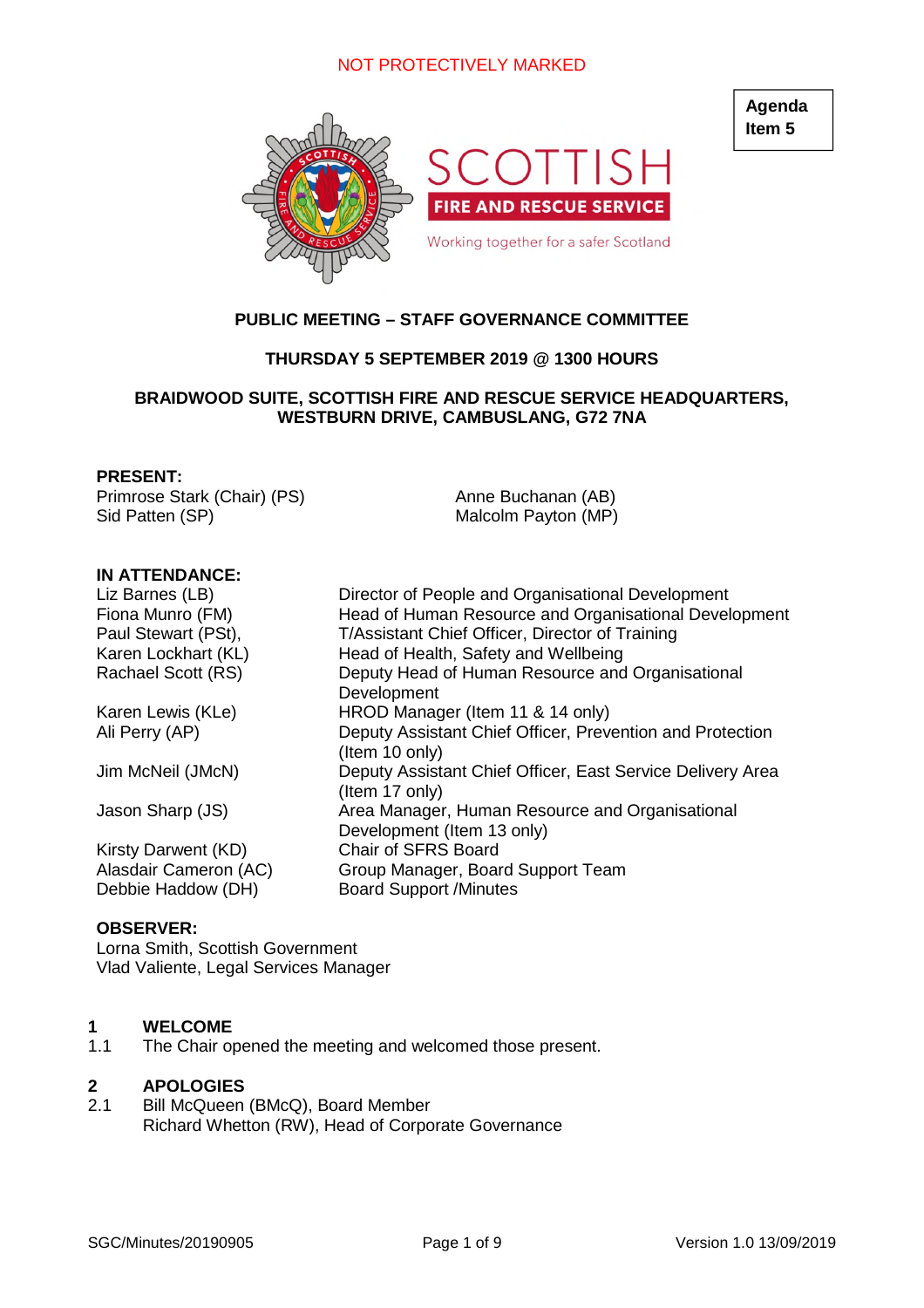# **3 CONSIDERATION OF AND DECISION ON ANY ITEMS TO BE TAKEN IN PRIVATE**<br>3.1 The Committee discussed and agreed that the Key Case report would be heard in p

- The Committee discussed and agreed that the Key Case report would be heard in private session due to the small numbers of individuals involved and confidentiality in line with Standing Orders.
- 3.2 No further items were identified.

## **4 DECLARATION OF INTERESTS**

4.1 None.

#### **5 MINUTES OF PREVIOUS MEETING: 6 JUNE 2019**

- 5.1 The minutes were approved as an accurate record.
- 5.2 **The minutes of the meeting held on 6 June 2019 were approved as a true record of the meeting.**

#### **5.3 Matters Arising**

5.3.1 There were no matters arising.

## **6 ACTION LOG**

6.1 The Committee considered the action log and noted the updates.

*Item 8.4 POD Progress & Performance Quarter 2 (05/12/2017)* – PSt suggested that the Due Date be amended. To be discussed under Agenda Item 9.

#### **7 POD PROGRESS & PERFORMANCE REPORT 2019/20 QUARTER 1**

- 7.1 PSt presented the Committee with the POD Progress and Performance Quarter 1, noting that the report continues to evolve following previous feedback from the Committee. On behalf of the Committee, PS acknowledged the work required to produce this report and the revisions made at the request of the Committee.
- 7.2 The Committee commented on the progress (11%) in relation to the Health and Safety Implementation Plan. LB noted the comments and advised that these figures were for Q1 and significant work has already taken place in Q2. KL provided assurance that the renewed focus had seen improvements in Q2. The Committee suggested that an update on progress across the Service be provided in the next report within the summary section.

#### **ACTION: PSt**

- 7.3 The Committee commented on the high number of vehicle accidents at slow speed. KL noted the initiatives being developed to improve driver safety. These include the Vehicle Accident Framework which will focus on post-accident action including review of behaviour, culture, etc and also the development of a specific briefing/video for driver assistance. An increased scrutiny of investigations has also been introduced.
- 7.4 The Committee noted the reoccurring theme on the reliance of ICT system such as Kronos, Think Act Stay Safe, etc and asked whether there was a programme in place to resolve issues. LB stated that Kronos would deliver what the service requires. FM noted that existing ICT systems were not compatible with each other. The People and Training Systems Group were tasked with reviewing the existing systems and going forward ensure that any new systems were compatible.
- 7.5 LB to provide an update on issues with connectivity and processes for addressing gaps within ICT systems, in relation to the wider people systems and identify where critical needs and dependencies are, with plans developed to ensure these are addressed.

#### **ACTION: LB**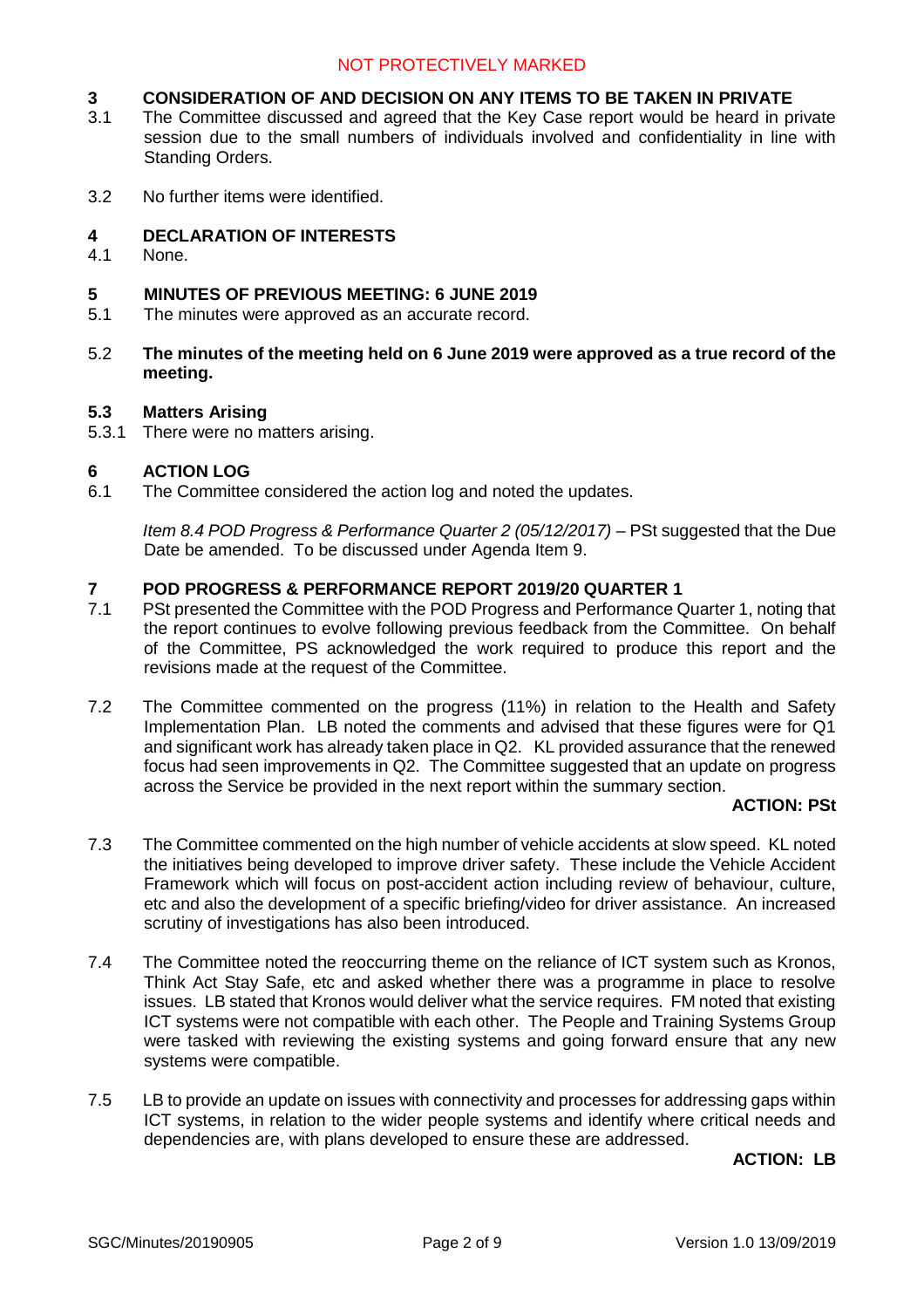7.6 The key theme of ICT dependency to be raised at the next Integrated Governance **Committee** 

## **ACTION: PS**

- 7.7 In relation to stress reduction training within Control, the Committee were informed that this has been well received and it was anticipated that there would be an increase in referral within Q2. Requests had been received to roll out this training further.
- 7.8 In relation to the staff survey, Q1 figures noted 4 local action plans were outstanding which have now been received. It was suggested that a separate element be included into the Performance report to provide regular updates to the Committee. The timeframe for carrying out the next staff survey was discussed as it was felt that 2 years was too soon to allow progress to be made. LB confirmed that she would formally be suggesting that the next staff survey be postponed until 2021.
- 7.9 Communications to highlight what staff said and what the Service has done were being developed and would be published across various platforms.
- 7.10 The Committee noted that it would be helpful to include graphs/trends lines and providing comparable information in future reports.
- 7.11 The Committee commented on the potential to move toward more exception reporting and it was noted that this was the intention once the new InPhase system was in place. LB to discuss the highlighting of concerns, streamlining report, identifying areas for scrutiny and areas for further support with PSt. It was noted that a number of items discussed were on the agenda and it may be helpful to reference these within the People and Organisational Development report.

# **ACTION: LB/Pst**

# 7.12 **The Committee noted the report.**

*(AP joined the meeting at 1405 hrs)*

# **8 DRAFT SFRS MENTAL HEALTH STRATEGY UPDATE**

- 8.1 LB informed the Committee that the draft SFRS Mental Health Strategy would be presented to the next Committee meeting. She provided a verbal update the key areas:
	- Delay due to alignment with the Lifelines Scotland Initiative to assist blue light services collaboration and identify common work. Discussions ongoing with Firefighter Charity to raise funding to participate.
	- SFRS champion, DACO John Miller has meet with Jeane Freeman, Cabinet Secretary for Health and Sport to explore mental health and wellbeing becoming part of the SFRS Framework for Scotland.
	- Board to be convened with cross organisational representatives to help drive initiatives.
	- Meeting to be held with Gill Morton, Riverside Centre, to help develop training.
	- Workshop for HROD team arranged to help build their resilience and to enable them to support to managers following the launch of the strategy.
- 8.2 The Committee were assured that the substance abuse policy, in particular supporting mechanisms would be linked with the Mental Health Strategy.
- 8.3 The Committee commented on the increase of stress related absences and it was acknowledged that this did not necessarily equate to the increase in stress but an increase in declarations of same. It was suggested that a trend analysis be included within the next report to identify the impact of this increase.

#### **ACTION: LB**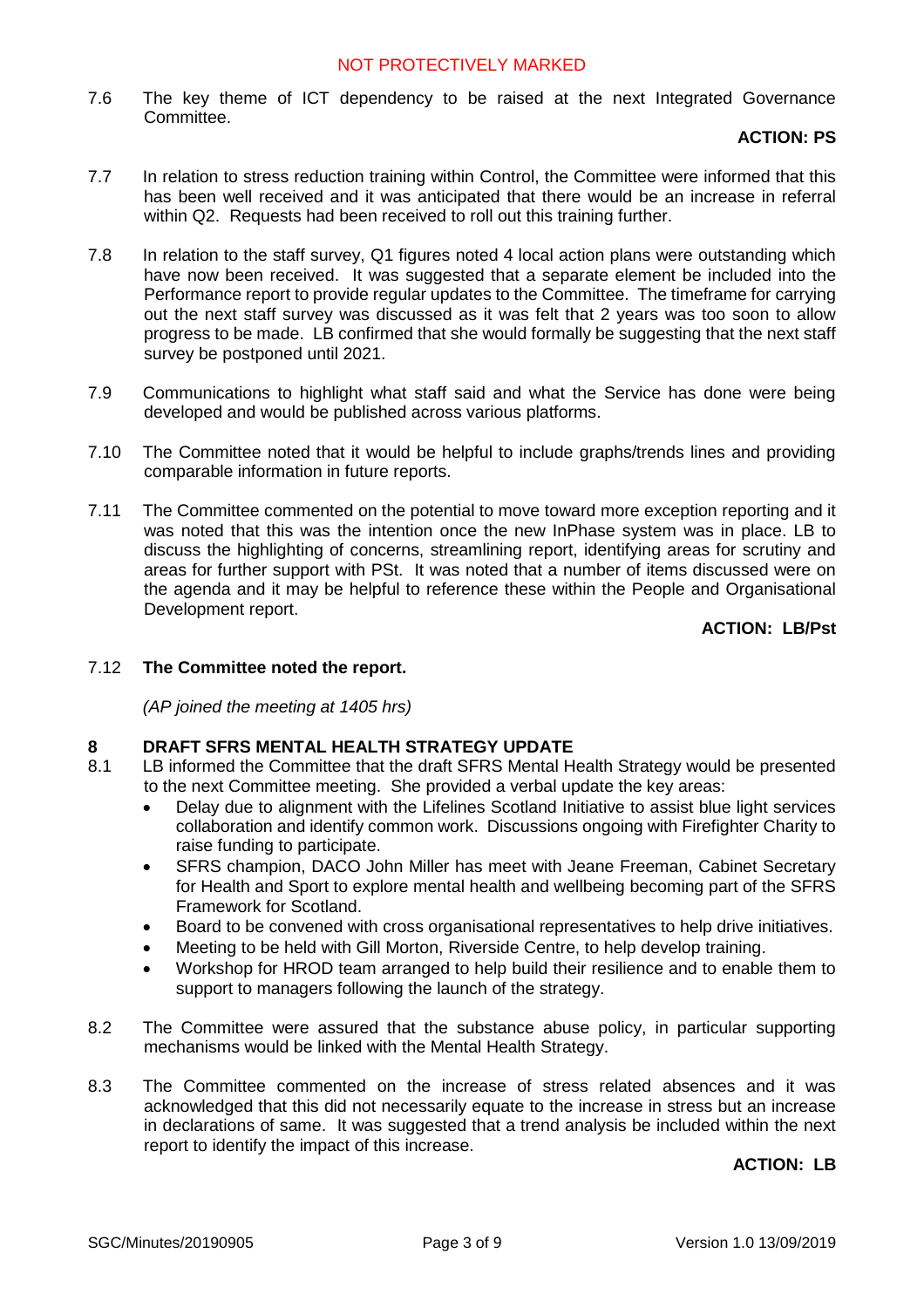- 8.4 It was noted that potential stressful experiences extended wider than the operational incident ground, for example involvement in follow up investigation/proceedings..
- 8.5 The potential for mental health and safety training to be considered.

## 8.6 **The Committee noted the verbal update.**

*(KLe joined the meeting at 1440 hrs)*

## **9 TRAINING AND EMPLOYEE DEVELOPMENT REVIEW UPDATE**

- 9.1 PSt presented an overview of the 56 recommendations of the review. He indicated that the full report was expected to be provided at the next meeting and this would include the programme of work, timescales and interdependencies. The following key areas were highlighted:
	- Outline of the requirement for the review including the key operational training requirements, legislative compliance, alignment with National Operational Guidance, identification of capacity challenges, review delivery model/training infrastructure.
	- Outline of review process including internal consultation undertaken, direct engagement with Service Delivery colleagues, benchmarked across UK, identified training requirements.
	- Actively piloted changes to training delivery i.e. driver training and water rescue.
	- Potential that following initial acquisition of skills, and when personnel progress to maintaining skills where appropriate, could be achieved through operational assurance at incidents i.e. continuous professional assessment in a 'real' environment.
	- Consideration and assessment of accredited prior learning for RDS.
	- 56 recommendations captured within 4 areas (strategic, people, delivery, procedure) including interlinking E-systems, decentralised training model, risk profiling (prioritising RDS), instructor distribution, pre-entry process for trainees.
	- Establishment of Project Board to oversee implementation, scrutiny and governance of project.
	- Desired end stated co-operative and collaborative training model.
	- Workshop being scheduled to identify aspects of the recommendations that can be implemented to minimise any delay, and to ensure governance/requirements for formal approval.
- 9.2 The Committee noted that further information on the 56 recommendations was required in order to gain a fuller understanding of same.
- 9.3 The Committee noted that the scrutiny of the recommendations would be undertaken by the Project Board and monitoring/reporting on the key outcomes through KPIs with any impact on strategy/policies be highlighted.
- 9.4 PSt confirmed that various technological options were being investigated in relation to delivery of decentralised training. He noted that the FBU and HMFSI would be invited onto the Project Board. He further noted the importance of internal communications to raise awareness and highlighted key benefits.
- 9.5 It was agreed that the full report would be provided at the next meeting and to include key themes, deliverables, outcomes, monitoring, governance, etc.

**ACTION: PSt**

#### 9.6 **The Committee noted the update.**

*(PSt left the meeting at 1510 hrs)*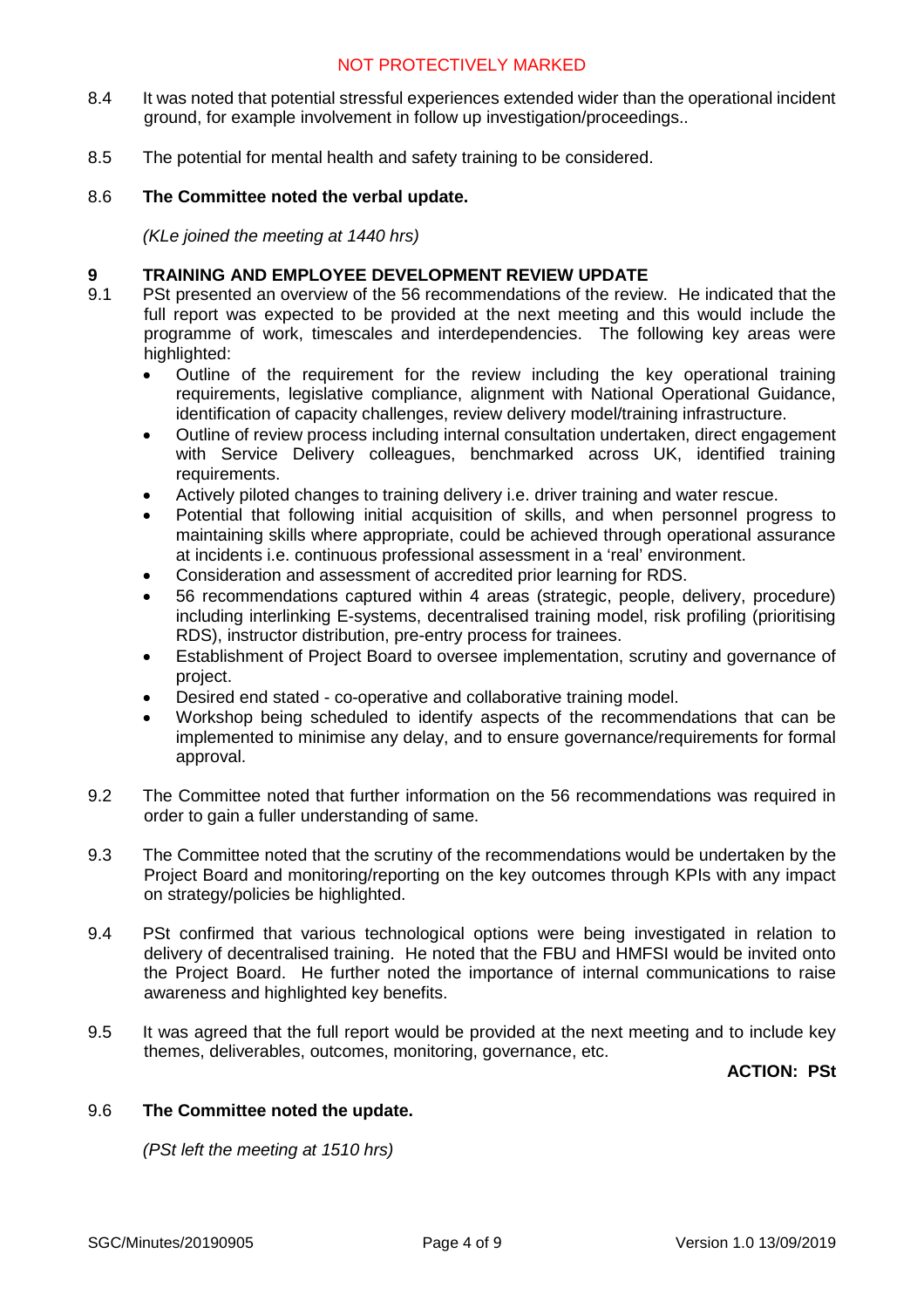# **10 FEEDBACK ON STAFF SURVEY – RECRUITMENT AND SELECTION/BULLYING HARASSMENT FOCUS**

- 10.1 AP reminded the Committee of the Staff Survey which was carried out in late 2018 and resulted in a national action plan being developed and published. The following key points were highlighted:
	- 2161 responses (approx. 28% of workforce)
	- Three main themes identified Improve resources to help staff undertake jobs, Improve processes for sharing Information and Take action to make staff feel more valued and improve their working lives.
	- Five underpinned actions for each theme were developed.
	- Local plans (39 No.) have also been developed.
	- Communication plan being developed to detail progress on both local and national actions.
- 10.2 Feedback from the staff survey included the general perception that the recruitment and selection process was unfair and not transparent and as a result a Recruitment and Selection Project dossier had been developed. FM outlined the timescale and focus of the project and amount of work undertaken to date.
- 10.3 In relation to the bullying/harassment focus raised through the staff survey, FM outlined the information gathered from the staff survey and various local engagements. This information was now being considered to identify key areas of improvement, areas where awareness and training/support need to be provided. Proposed options such as in-house ambassadors, manager's workshops, quidance for staff and employee's network were being considered. Further focus groups were planned over the coming months.

## 10.3 **The Committee noted the verbal report.**

*(AP left and JS joined the meeting at 1540 hrs*

#### **11 RECRUITMENT AND SELECTION PROJECT DOSSIER**

- 11.1 KLe presented a report to the Committee providing an update on progress made within the Recruitment and Selection project. The project dossier provides a full overview of the project and wider considerations including milestones, objectives, interdependencies, risks, etc. Taking cognisance of the staff survey, improvements have been identified in relation to communication and engagement.
- 11.2 The Committee commented on the robust processes in place and staff perception as captured through the Staff Survey. It was noted that, whenever possible, improvements should be communicated to staff to raise awareness and provide assurance that their views have been heard.
- 11.3 FM advised that HR currently undertake quality assurance on recruitment and selection processes, however, going forward this would become more structured.
- 11.4 It stated that any quick wins would be identified and progressed timeously and for longer term issues, incremental updates would be given to provide assurance that actions were being progressed.
- 11.5 Local focus group would be help identify issues and to breakdown perceptions of unfairness within recruitment and selection processes.
- 11.6 The Committee acknowledged the changes in the recruitment and selection process over the last 3 years and noted that parts of the project were already under review to ensure continuous quality improvement.

#### 11.7 **The Committee noted the report.**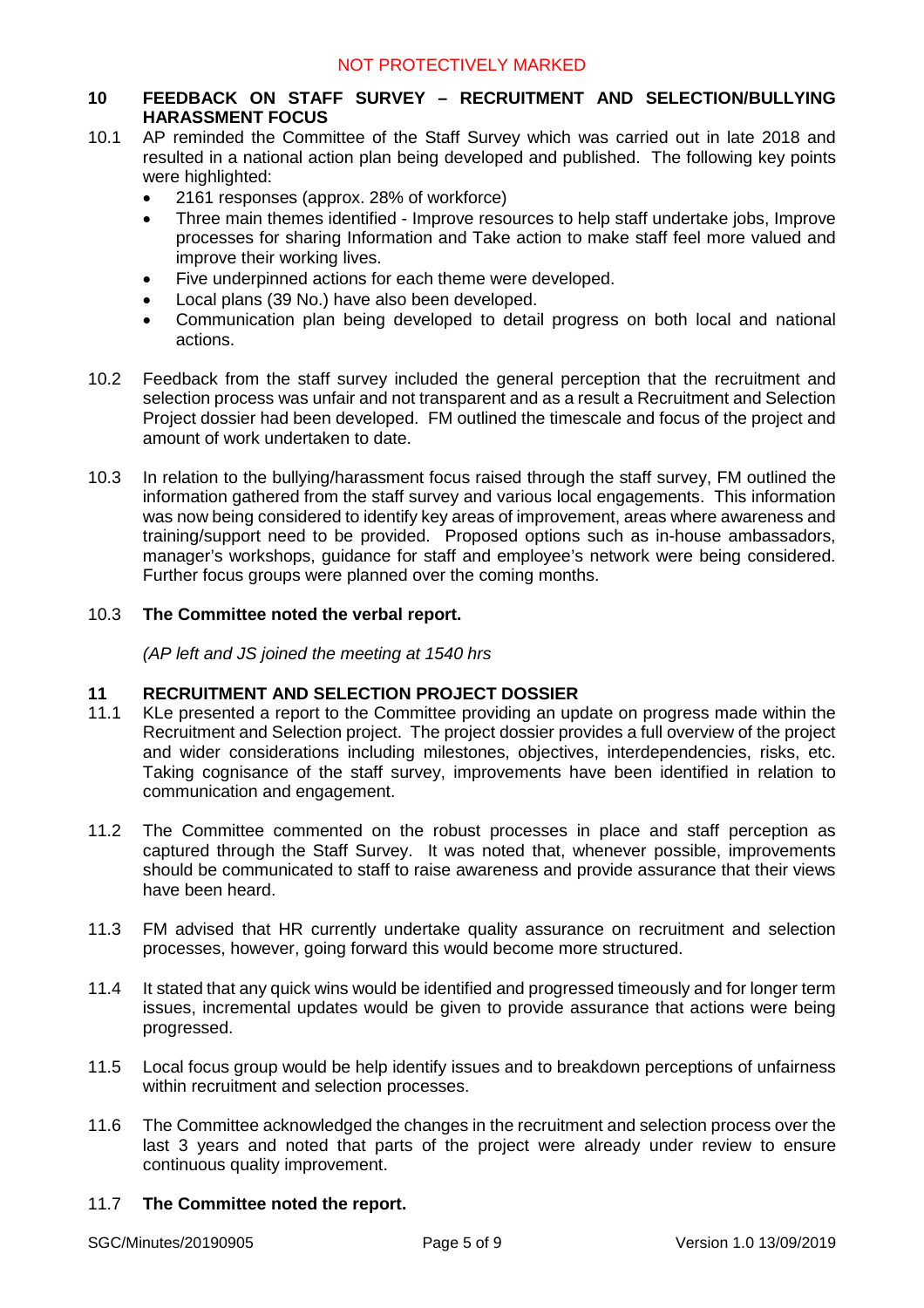*(KD left the meeting at 1550 hrs)*

## **12 BULLYING, HARASSMENT AND DISCRIMINATION PROJECT**

12.1 Discussed under agenda item 10.

#### **13 WORKFORCE AND STRATEGIC RESOURCING PLAN**

- 13.1 JS provided an overview of progress in achieving the aims of the Workforce and Strategic Resourcing Plan 2018-21. The following key points were highlighted:
	- Challenges associated with collating people information contained over multi nonintegrated platform.
	- Dedicated resources and engagement with key stakeholder resulted in developing reliable structure/retirement profiles.
	- Enhancement to wholetime firefighter campaigns resulted in increased applications from females.
	- Engagement has improved accuracy of recruitment/promotion scheduling and resourcing.
	- Project to review and implement range of improvements to recruitment and selection across all staff groups.
	- Strategic Workforce Planning Partnership being developed with Category One and Two responders.
	- Future impact of various Service Transformation projects.
	- Factors influencing the retirement/leavers profile of uniformed personnel.
	- Project dossier/business case being developed to detail requirements and resources essential to initiate a refresh of people and training systems.

#### 13.2 **The Committee noted the update.**

# **14 BALANCING THE WORKFORCE PROFILE ACTION PLAN**

- 14.1 KLe presented a report to the Committee providing an update on the progress against the Balancing the Workforce Profile Action Plan over the previous 18 months and the following were highlighted:
	- Career Ready Scheme pilot
	- Approval of Firefighter Modern Apprenticeship Framework
	- Carer Positive Accreditation
	- Positive Actions activities.
- 14.2 The Committee commented on the misunderstanding arising from the recent Positive Action campaign. KLe acknowledged this misunderstanding and noted that a Positive Action Strategy was being developed along with an action plan to provide the key messages and address any misconceptions. Clear and consistent communications would also be developed.

# 14.3 **The Committee noted and welcomed the report.**

*(KLe left the meeting at 1600 hrs)*

## **15 UNIFORMED TERMS AND CONDITIONS DETACHED DUTIES POLICY PHASE TWO UPDATE**

15.1 JS presented a report the Committee providing an update and revised timeline for the implementation of Phase 2 of the harmonised Detached Duty Policy. The reasons for the revised timelines were highlighted and it was anticipated that user acceptance testing would commence shortly. Resources continue to be allocated to this project with enhanced Operational Impact Assessments being carried out, General Information Note (GIN) developed and issued for formal consultation, awareness of the potential impact of Brexit and potential challenges of implementing this policy at the same time as the new leave year starts.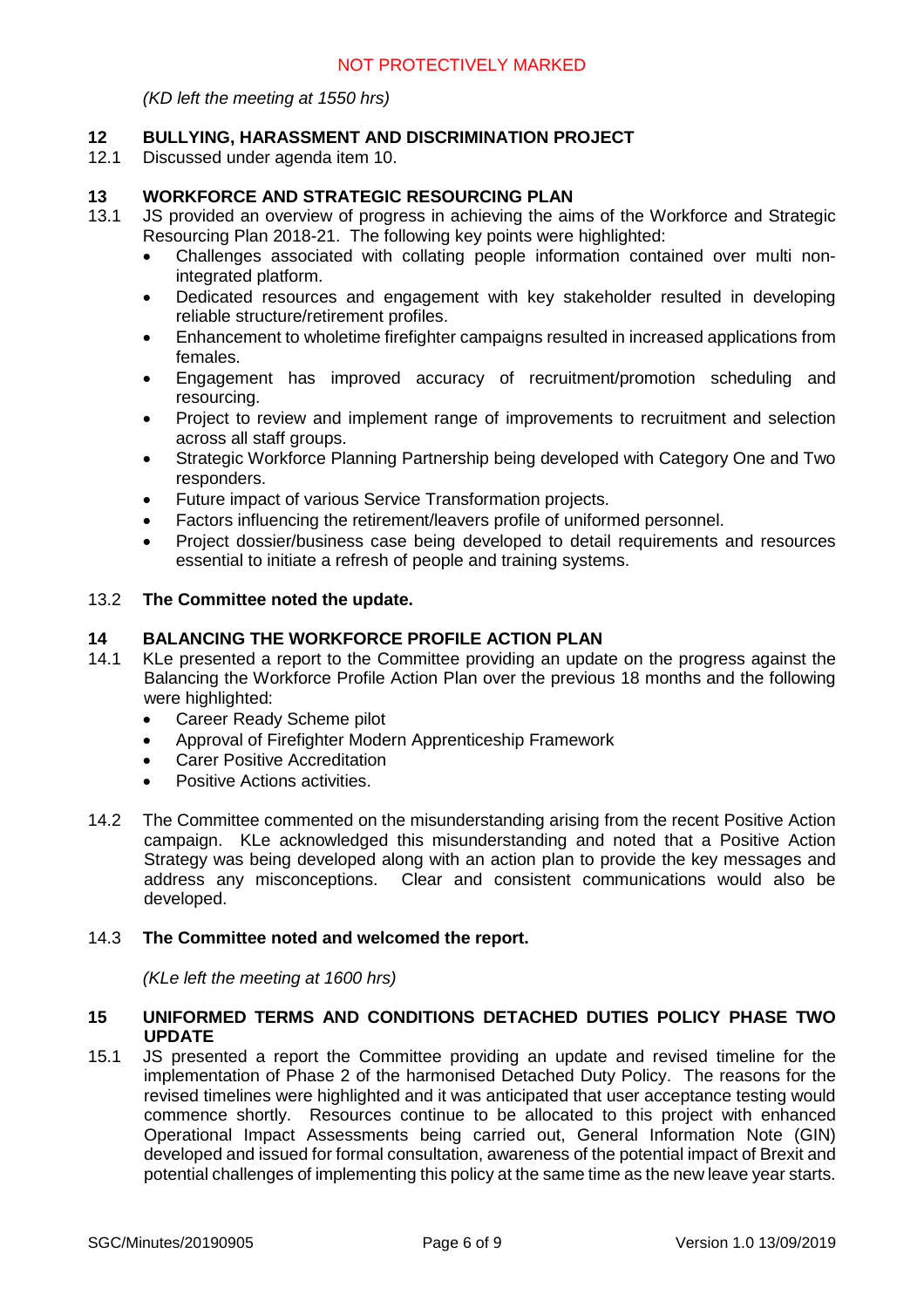- 15.2 The Committee sought assurance that the project could be delivered within the revised timescale. JS stated that the product had been delivered and that user acceptance testing would now commence. This testing would involve ICT, Central Staffing, end users and FBU and noted that there are only minor changes to the end user interface.
- 15.3 JS noted that the GIN was currently out for be consultation and would be issued for a period of familiarisation prior to going live.

# 15.2 **The Committee noted the report.**

*(JS left and JMcN joined the meeting at 1605 hrs)*

# **16 UPDATE: WORKING TOGETHER FRAMEWORK**

- 16.1 *Update from Employee Partnership Forum (EPF)*
- 16.1.1 FM advised the EPF held a meeting on 22 August 2019 and highlighted the following key points:
	- Provision of Development Centre for Supervisory/Middle Managers
	- Balancing the Workforce Profile Action Plan
	- Update on Positive Action activities
	- Trade Union Facilities Report
	- Training and Employee Development (TED) Review update
	- Staff Survey update with agreement that this would become a standing agenda item.
	- HR Team and Equalities Rep. Quarterly meetings update to become a standing agenda item.

## 16.1.2 **The Committee noted the verbal update.**

# **17 SERVICE IMPROVEMENT / HEALTH AND SAFETY CHAMPIONS UPDATE**

17.1 JMcN assured the Committee of the renewed focus on service improvement plans and health and safety throughout the Service. He outlined the measures in place within the LSO City of Edinburgh area to continue to progress improvement plans.

# 17.2 **The Committee noted the verbal update.**

*(SP and JMcN left the meeting at 1615 hrs)*

# **18 VEHICLE ACCIDENTS**

- 18.1 KL presented an update report to the Committee relating to ongoing work in relation to the management of vehicle accidents across the Service. The following were highlighted:
	- Figures provided for previous 3 years.
	- Low percentage (1.6%) of all operational incidents result in vehicle accidents.
	- Numerous initiatives introduced resulting in a 30% reduction in vehicles accidents.
- 18.2 The Committee welcomed the good progress being made in reducing the number of incidents and noted that this should remain a focus of the Service.
- 18.3 KL confirmed that benchmarking with other UK Fire and Rescue Services was carried out and indicated an improved performance within health and safety.

#### 18.4 **The Committee noted the report and supported the ongoing work.**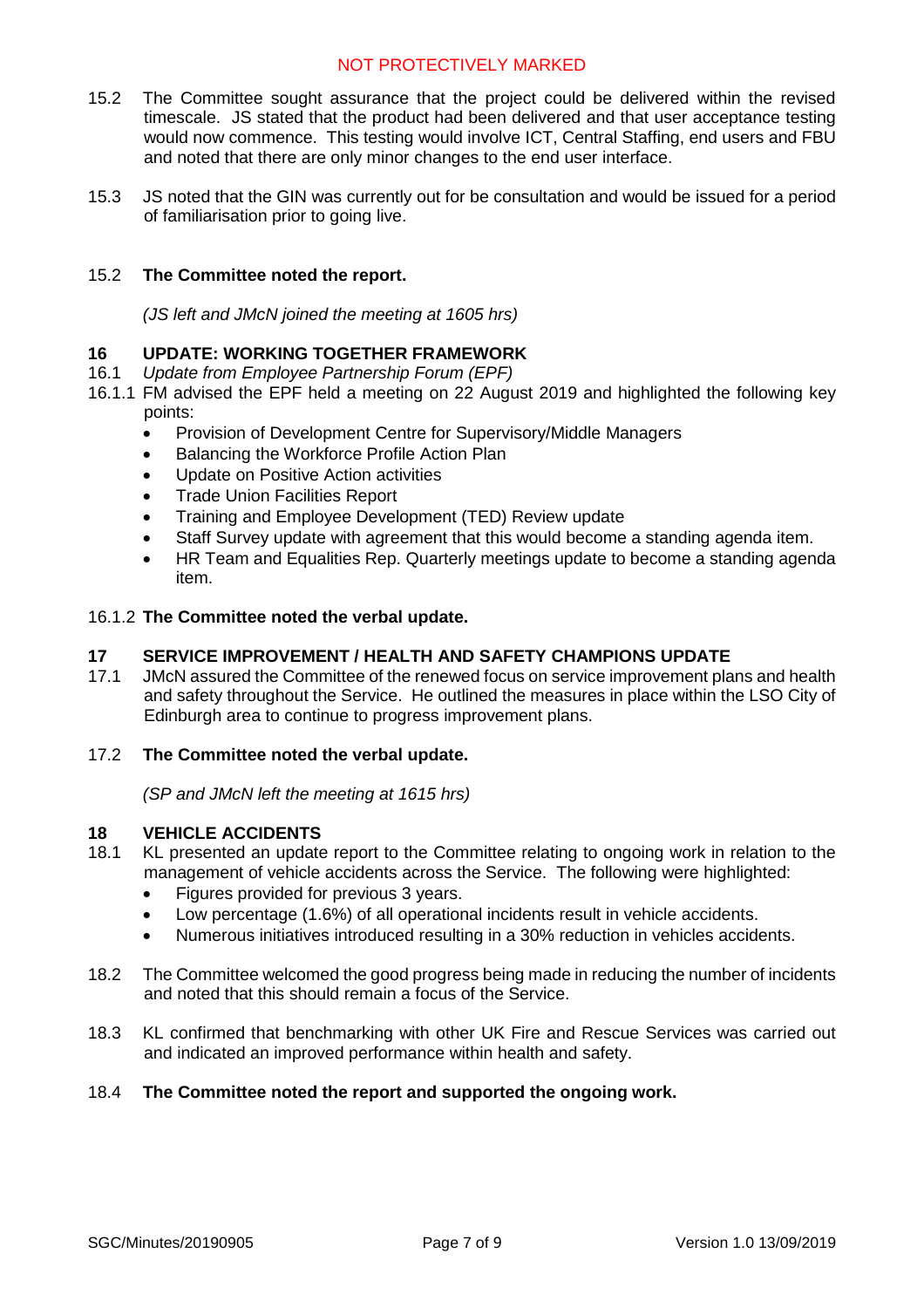## **19 STRATEGIC RISK REGISTER**

- 19.1 The Committee noted that risk CR6.2 (failure to develop and maintain positive transparent working cultures), staff survey and process and procedures to support this had been discussed during the course of the meeting.
- 19.2 LB indicated that the risks for the TED Review and Health & Safety Legislation could be reviewed due to the progress made.
- 19.3 The Committee proposed that spotlight reports would still be brought to forward, if deemed appropriate, however risk would be linked and discussed throughout the meeting.

## 19.4 **The Committee noted the report.**

## **20 RESTRUCTURE OF PEOPLE AND ORGANISATIONAL DEVELOPMENT DIRECTORATE**

- 20.1 LB informed the Committee of the changes within the Directorate noting that a review of governance arrangements and restructuring top level management would be undertaken. The changes were:
	- Paul Stewart's temporary promotion to Assistant Chief Officer for Training.
	- Health and Wellbeing and Leadership Development functions remains under People and Organisational Development Directorate.
	- However, the Safety element of the function previously mentioned has moved under Response and Resilience Directorate from People and Organisational Development.
	- Equalities and Diversity function have moved under People and Organisational Development from Strategic Planning, Performance and Communications.
- 20.2 The Committee noted the changes and requested an organisational chart for the revised Directorates be circulated to provide assurance on governance, cognisance of key critical dependencies.

# **ACTION: LB**

20.3 **The Committee noted the verbal report.**

# **21 FORWARD PLANNING**

- 21.1 *Committee Forward Plan Review*
- 21.1.2 PS and LB to review the Forward Plan to identify key themes and whether reports could be submitted for noting or required to be presented to the Committee.
- 21.1.3 The following items were identified for the December 2019 meeting:
	- TED Review Summary Report and Deliverables P Stewart
	- Organisation Chart L Barnes
- 21.2 *Items for Consideration at Future IGC, Board and Strategy Meetings*
	- TED (Training) Directorate Governance/Cross Committee Scrutiny
	- ICT (common theme)

#### **22 DATE OF NEXT MEETING**

- 22.1 The next meeting is scheduled to take place on Thursday 5 December 2019 at 1300 hrs in the Braidwood Suite, SFRS Headquarters, Westburn Drive, Cambuslang, G72 7NA.
- 22.2 There being no further matters to discuss, the public meeting closed at 1630 hrs.